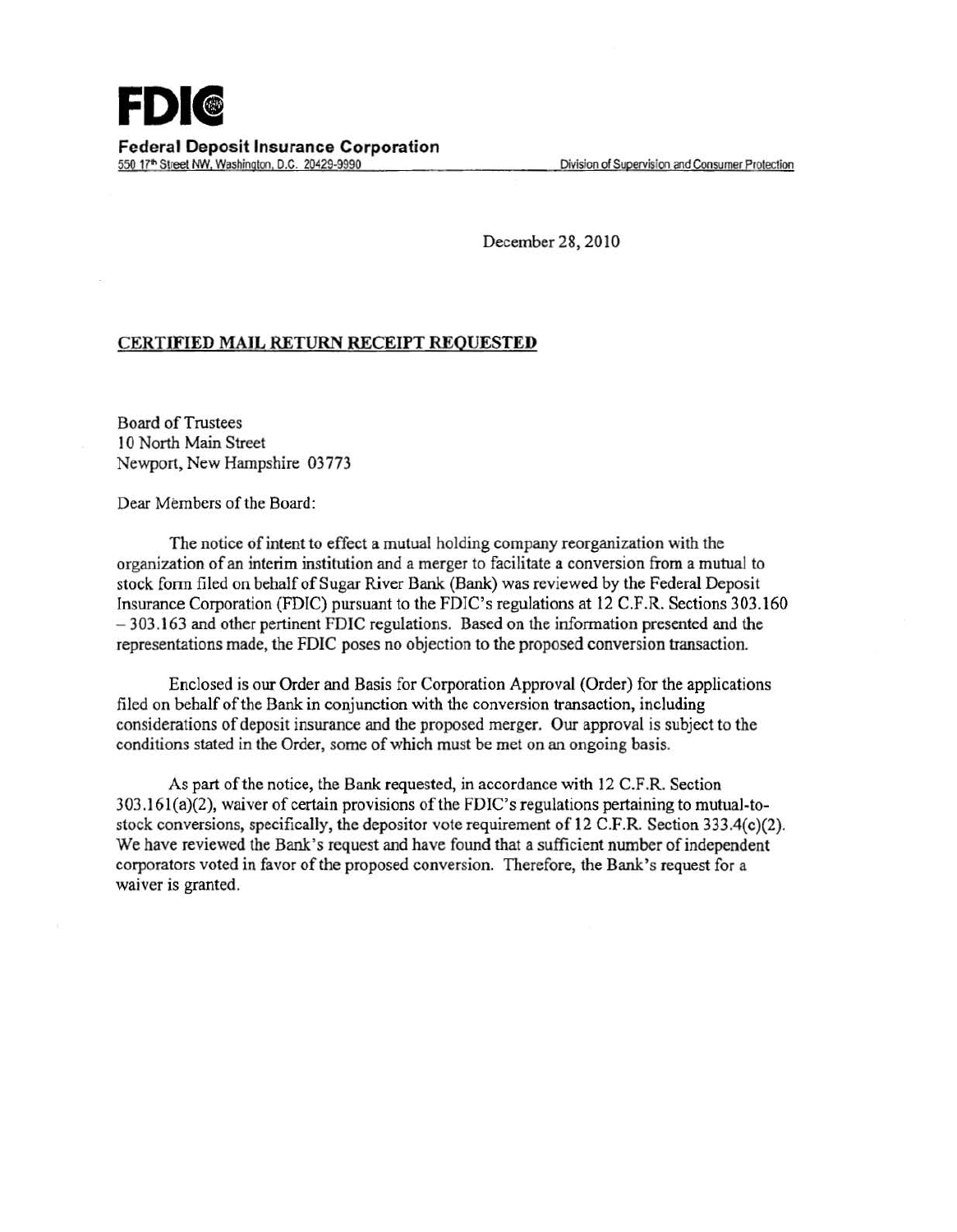Board of Trustees Sugar River Bank Page 2

Please notify the Boston Area Office in writing when the proposed transaction has been consummated. If an extension of the time limit included in the Order is required, a letter requesting a specific extension of the limitation, and the reasons for the extension, should be submitted to the Boston Area Office.

Sincerely,

IS/

Christopher J. Spoth Senior Deputy Director

Enclosure

cc: Victor L. Cangelosi Kilpatrick Stockton LLP 607 14<sup>th</sup> Street, N.W.<br>Suite 900 Washington, D.C. 20005-2018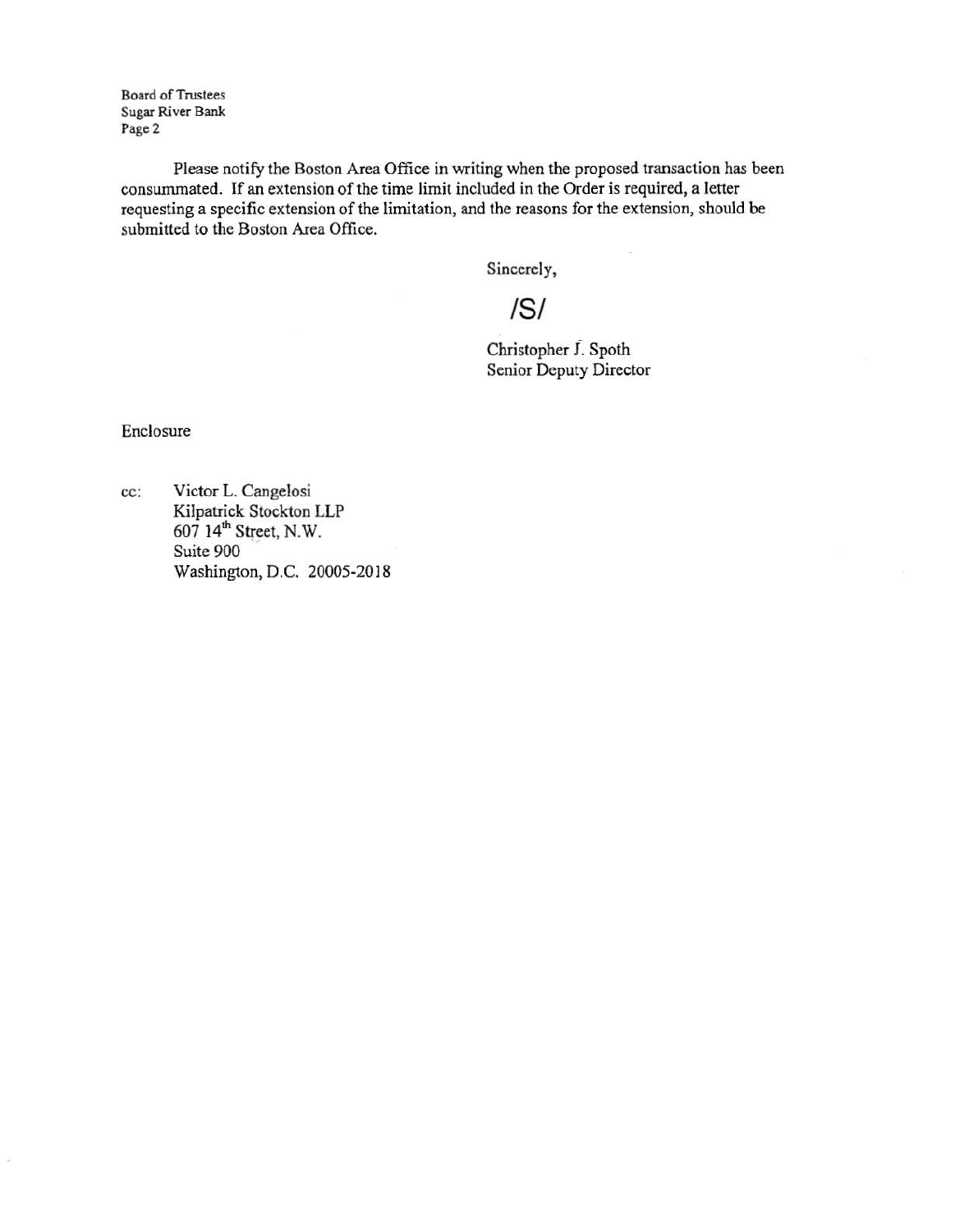## FEDERAL DEPOSIT INSURANCE CORPORATION

Sugar River Bank Newport, Sullivan County, New Hampshire

Application for Consent to Merge

## ORDER AND BASIS FOR CORPORATION APPROVAL

Pursuant to Section 18(c) and other provisions of the Federal Deposit Insurance (FDI) Act, an application has been filed on behalf of Sugar River Bank., Newport, New Hampshire (Mutual Institution), currently a state-chartered, mutually-owned Deposit Insurance Fund (DIF) member with total resources of \$256,225,000 and total deposits of \$177,762,000 as of September 30, 2010, for the FDIC's consent to merge with Stock Bank, a proposed New Hampshire-chartered stock guaranty savings bank.

The transaction is to effect the Mutual Institution's plan of reorganization which, solely to facilitate such undertaking, provides for:

- The chartering of the Sugar River Bancorp, MHC, as a New Hampshire-chartered mutual holding company (Bancorp);
- The chartering of the Stock Bank as a New Hampshire-chartered stock guaranty savings bank and as a wholly-owned subsidiary of Bancorp (Stock Bank);
- The merger of Sugar River Bank with and into Stock Bank (Resultant Bank).

Upon consummation of the reorganization, the deposits of Resultant Bank will continue to be insured under the DIF, and simultaneously retain the name of Sugar River Bank. On the effective date of the reorganization, Sugar River Bank will be a stock bank that is wholly owned by Bancorp. An application for the establishment of Bancorp has been approved by the Federal Reserve Bank of Boston. The New Hampshire Department of Banking has approved Sugar River Bank's application to reorganize into a mutual holding company structure and establish and operate a stock savings bank subsidiary. Following consummation of the merger, Sugar River Bank will operate the same banking business, with the same management, at the same locations now being served by the Mutual Institution. The proposed transaction will not alter the competitive structure of banking in the market served by the Mutual Institution. Sugar River Bank's main office will continue to be located at 10 North Main Street, Newport, New Hampshire.

Notice of the proposed transaction, in a form approved by the FDIC, has been published pursuant to the FDI Act. A review of available infonnation, including the Community Reinvestment Act (CRA) Statement of the Mutual Institution, disclosed no inconsistencies with the purposes of the CRA. Sugar River Bank is expected to continue to meet the credit needs of its entire community, consistent with the safe and sound operation of the institution.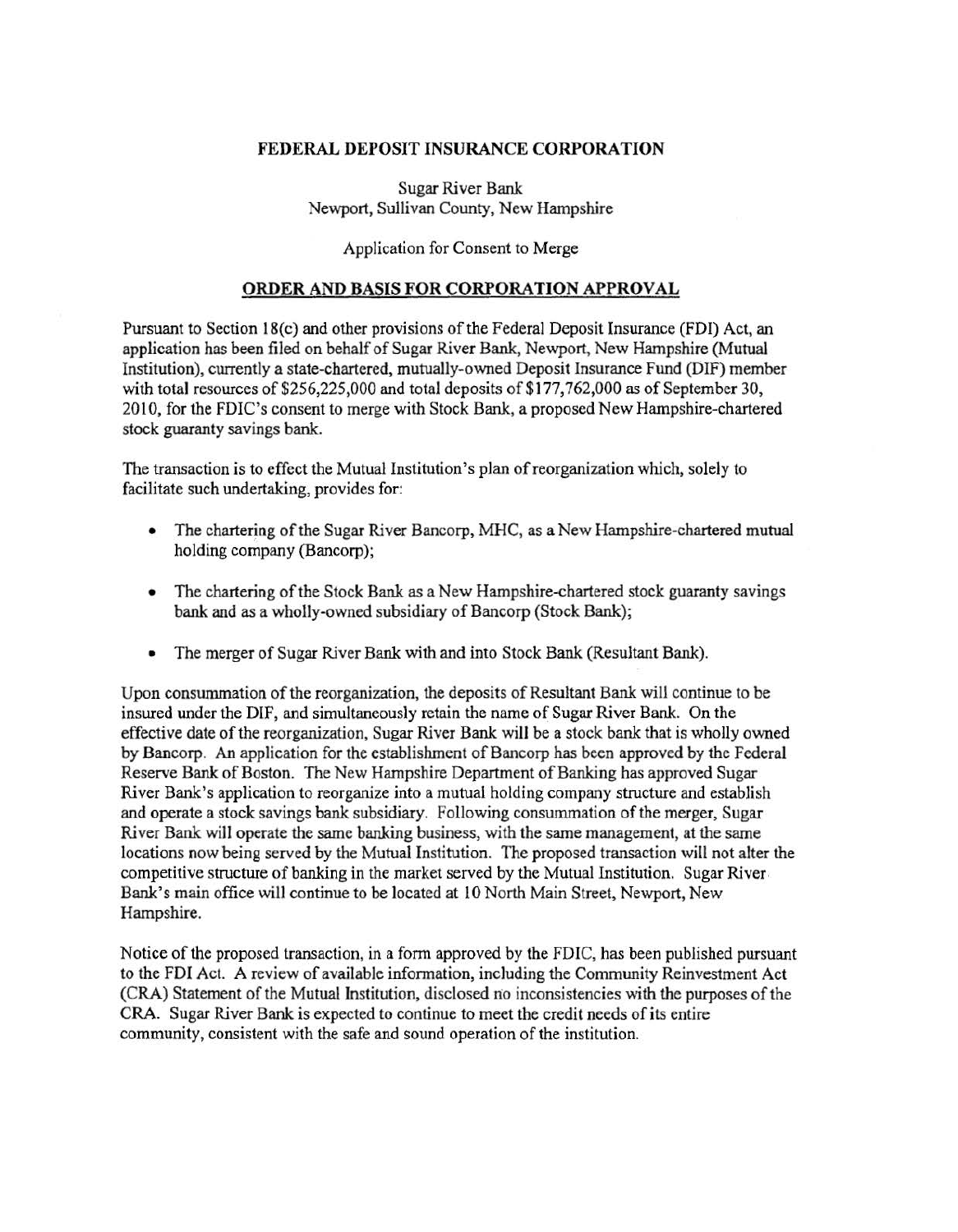In connection with the merger application. the FDIC has taken into consideration the financial and managerial resources and prospects of the Mutual Institution and the Resultant Bank, the convenience and needs of the community to be served, and the competitive effects of the proposed transactions. The FDIC has also taken into consideration the effectiveness of the insured depository institutions involved in the proposed merger transaction in combating moneylaundering activities.

Having found favorably on all statutory factors, it is the FDIC's judgment that the application should be and is hereby approved, subject to the following conditions, some of which are continuing in nature:

- 1. That, except for the proposed transfer of stock to Sugar River Bancorp, MHC, no shares of the stock of Sugar River Bank shall be sold, transferred or otherwise disposed of, to any person (including any Employee Stock Ownership Plan) unless prior notice is provided to, and non-objection is received from, the FDIC;
- 2. That, prior to a sale, transfer or other disposition of any shares of Sugar River Bank to any person (including any Employee Stock Ownership Plan) or a conversion of Sugar River Bancorp, MHC to stock form, Sugar River Bank will provide written notification to the FDIC and provide the FDIC with copies of all documents filed with the state and Federal banking and/or securities regulators in connection with any sale, transfer, disposition or conversion;
- 3. That, should any shares of stock of Sugar River Bank be issued to persons other than Sugar River Bancorp, MHC, any dividends waived by Sugar River Bancorp, MHC must be retained by Sugar River Bank and segregated, earmarked or otherwise identified on its books and records; such amounts must be taken into account in any valuation of the institution and factored into the calculation used in establishing a fair and reasonable basis for exchanging shares in any subsequent conversion of Sugar River Bancorp, MHC to stock form; such amounts shall not be available for payment to or the value thereof transferred to minority shareholders, by any means including through dividend payments or at liquidation;
- 4. Except with regard to retiring Trustee William P. Hoyt, any changes in proposed management, including the board of trustees, shall be approved by the FDIC Regional Director prior to the consummation of the proposed transaction.
- 5. That the proposed transaction may not be consummated later than six months after the date of this Order unless such period is extended for good cause by the FDIC; and